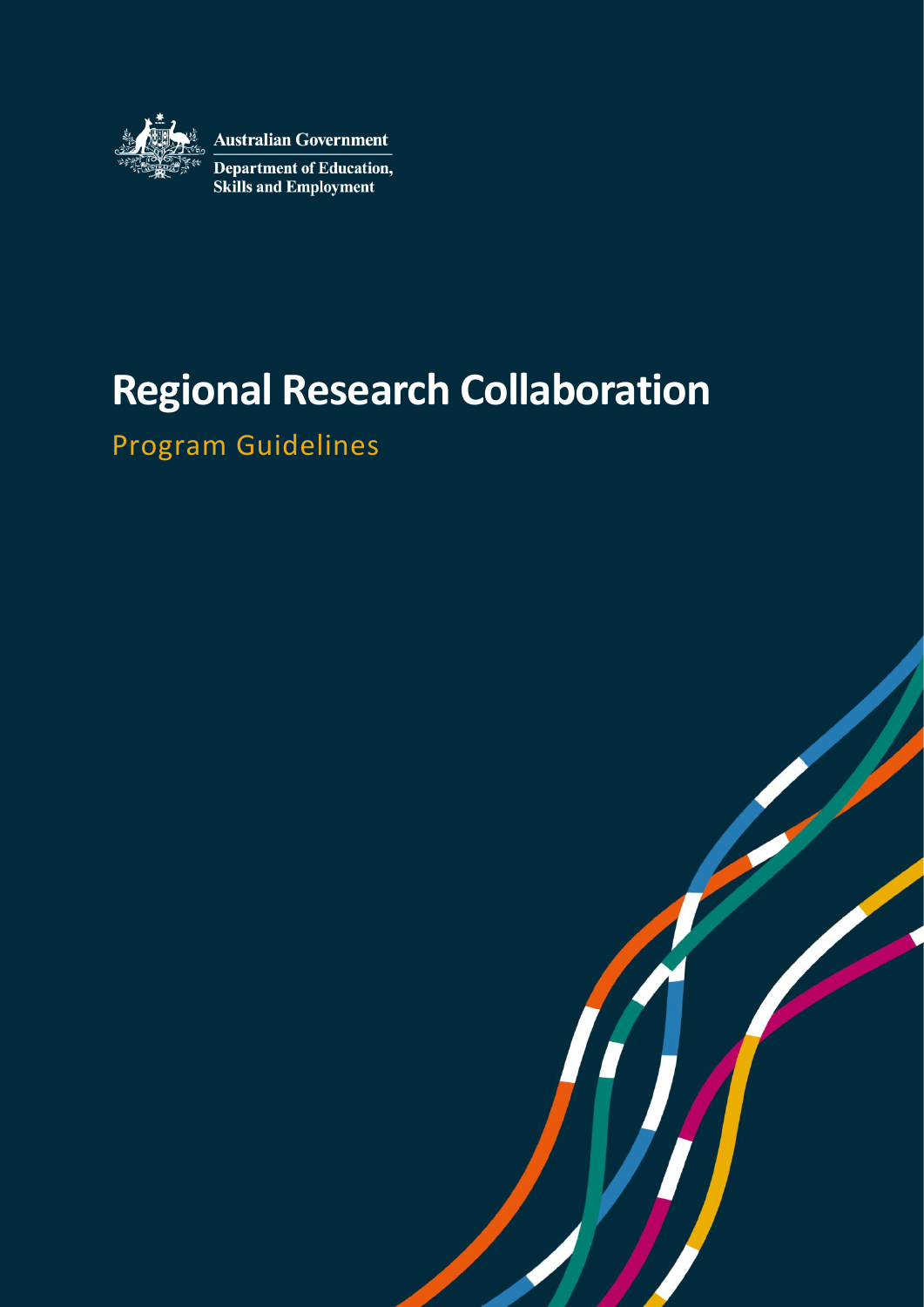# **Contents**

| $\mathbf{2}$   |  |
|----------------|--|
| $\mathbf{3}$   |  |
| $\overline{4}$ |  |
| $5 -$          |  |
| 6              |  |
|                |  |
| 8              |  |
| 9              |  |
| 10             |  |
|                |  |

**Santa Cardinal**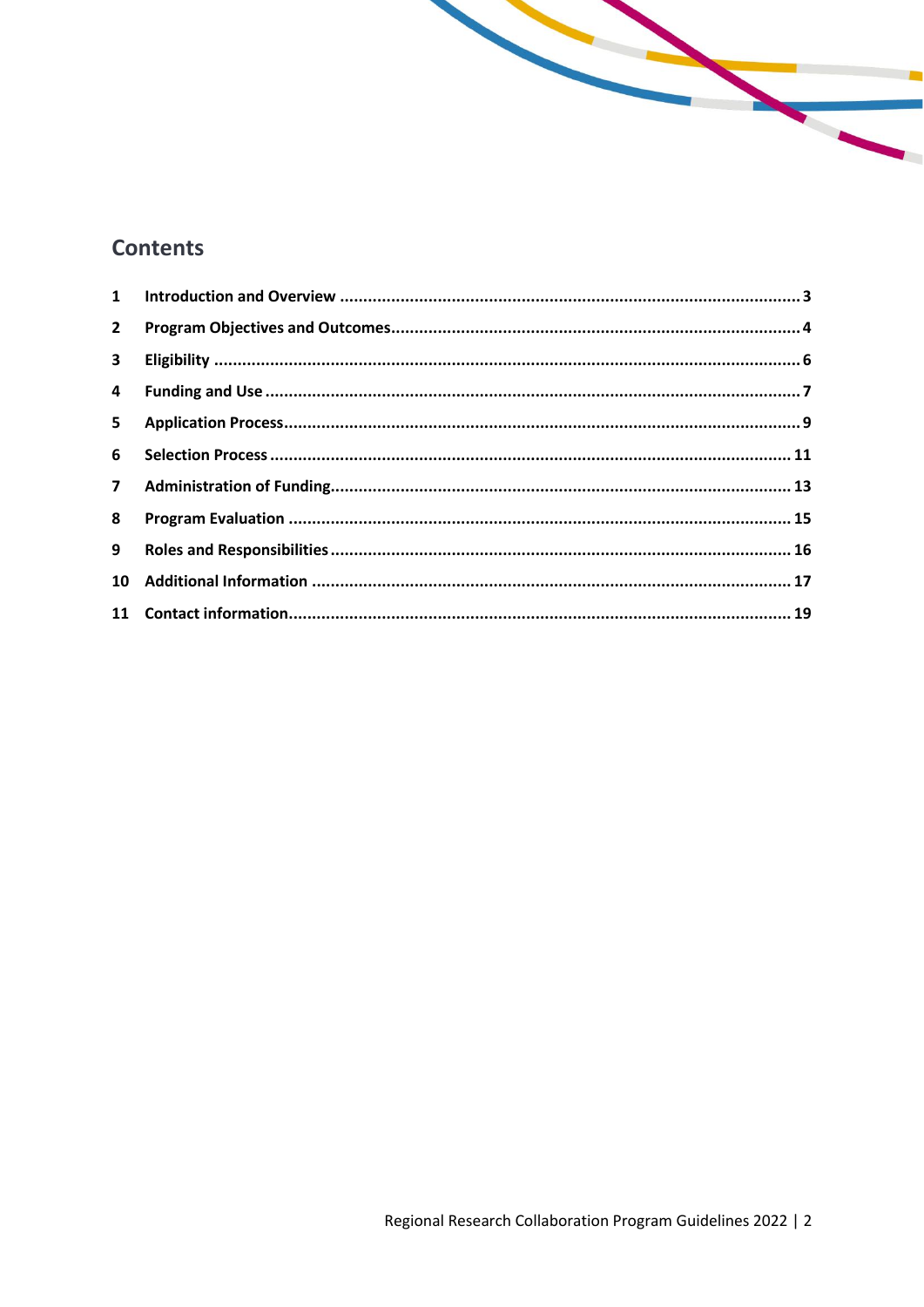### <span id="page-2-0"></span>**1 Introduction and Overview**

1.1 The Australian Government's Job-ready Graduates package was announced on 19 June 2020.

- 1.2 The Job-ready Graduates package includes a measure to enhance the research capacity of regional universities. This measure will be delivered as the Regional Research Collaboration (RRC) Program. The RRC Program will fund research collaboration between regional universities, industry and other higher education providers to help regional universities to develop their research strengths.
- 1.3 RRC Program projects will be selected via a competitive process through annual selection rounds. The RRC Program allows for up to \$20.5 million to be allocated each year, to support projects over a three to five year lifespan.
- 1.4 The RRC Program is being implemented to improve support for regional areas by strengthening rural research capacity. This will also have a positive flow-on effect by creating more opportunities for residents to pursue post-graduate qualifications and opening up more opportunities to develop local industry.
- 1.5 The RRC Program is intended to complement other aspects of the Government's agenda for reform of the Australian higher education system, particularly the Excellence for Research in Australia and University Research Commercialisation Agenda.
- 1.6 The RRC Program will be administered by the Department of Education, Skills and Employment ('the Department').
- 1.7 Funding awarded under this Program is not eligible for inclusion as research income in the Higher Education Research Data Collection.
- 1.8 These Guidelines set out the eligibility requirements, application process, evaluation criteria and selection mechanism for the RRC Program. Applicants should read these guidelines and any related documents carefully before completing an application for RRC Program funding.
- 1.9 Amendments or clarification to these guidelines may be made by the Department at any time before the closing dates for applications and will be published on the RRC Program webpage at [https://www.dese.gov.au/regional-research-collaboration-program.](https://www.dese.gov.au/regional-research-collaboration-program)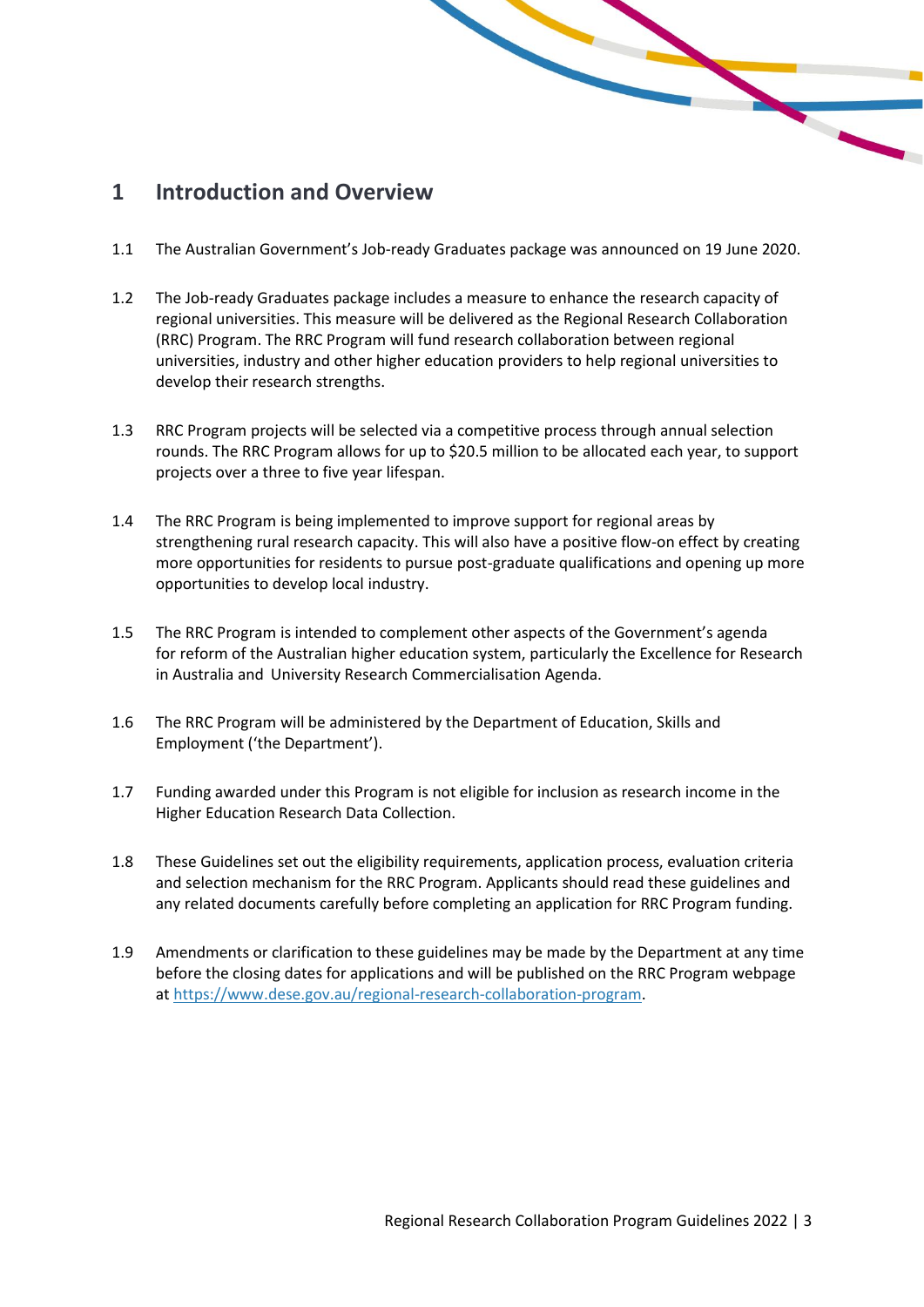# <span id="page-3-0"></span>**2 Program Objectives and Outcomes**

2.1 The RRC Program forms part of the Australian Government's agenda for reform of the nation's higher education system.

- 2.2 The RRC Program will contribute to the Government's goal of increased collaboration and has specific objectives. The Program will:
	- help regional institutions develop their research strengths, particularly through skills development;
	- effectively develop long-term collaborative partnerships with other research organisations and/or industry, including internationally;
	- contribute to local and regional priorities;
	- help address the challenges associated with undertaking research in regional institutions.
- 2.3 Long-term expected outcomes are:
	- development of research skills at regional universities;
	- sustainable partnerships or collaboration between higher education institutions and industry;
	- contributions to realising institutional missions or goals;
	- attracting, developing and retaining research staff at regional universities;
	- increased research capacity, including increasing the number of research groups performing at world class levels;
	- contributions by projects to regional research and industry;
	- contributions by projects to national research and innovation priorities<sup>1</sup>; and
	- increased awarding of post graduate qualifications.
- 2.4 An immediate expected outcome of the RRC Program is a measurable increase in the level of research collaborative activities between universities. This could be reflected by (but is not limited to):
	- an increase in joint research publications;
	- an increase in joint applications for Australian Competitive Grants and other competitive grants;
	- an increase in joint supervision of Higher Degree by Research Students;

<sup>1</sup> <https://www.industry.gov.au/data-and-publications/science-and-research-priorities>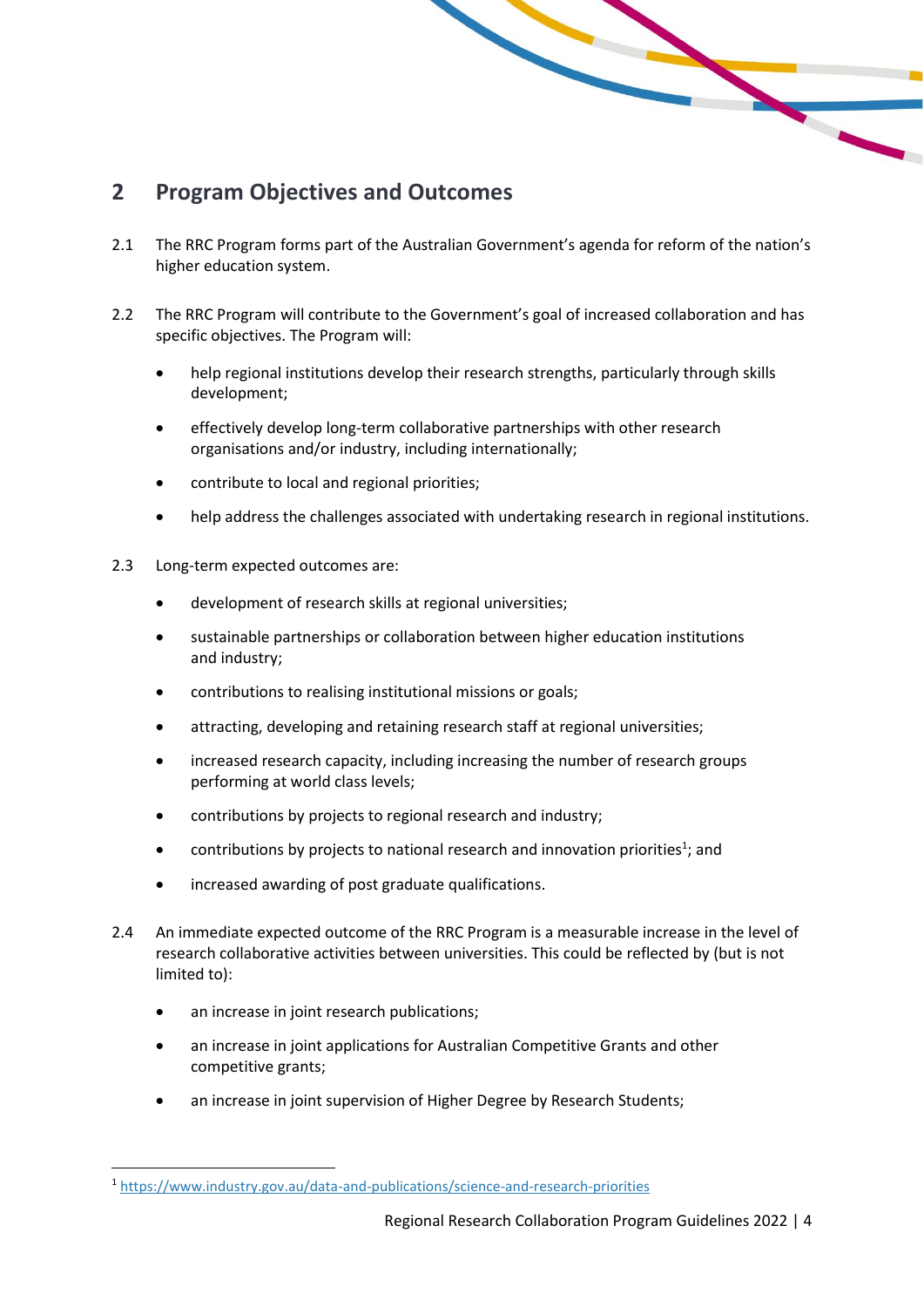- an increase in or maintenance of the number of 'research active' or 'research only' staff;
- an increase in the number of students studying for post graduate qualifications;
- an increase in the number of academic staff with Higher Degrees by Research;
- improved efficiency in research administration resulting from the use of shared facilities and resources; or
- other measures showing increased collaboration or improved efficiency, to be determined on a case-by-case basis.
- 2.5 The RRC Program is intended to be flexible. Projects may involve existing or emerging areas of research and applications should include a rationale clearly showing relevance to participating institutions' strategic directions. Projects need not be limited to specific fields of research and may have more than one element with different partner institutions for each element.
- 2.6 The Minister may from time to time issue round-specific RRC Program objectives.
- 2.7 The reporting requirements and key performance indicators for RRC Program projects will vary between projects. They will be agreed between the institution and the Department and specified in the Condition of Grant (CoG). The reporting requirements will be aligned to the outcomes above. While it is intended that the reporting requirements for RRC Program projects will not be onerous, they will require participating institutions to provide supporting data in addition to that submitted as part of the Department's annual data collections.
- 2.8 The RRC Program contributes to Outcome 2 of DESE's Portfolio Budget Statement 2019-20:

*Promote growth in economic productivity and social wellbeing through access to quality higher education, international education, and international quality research, skills and training.*

2.9 Specifically, the RRC Program supports *Program 2.6: Research Capacity*:

*Research advances our knowledge and drives our potential for innovation, economic competitiveness and social change. The program aims to increase the production, use and awareness of research knowledge and to improve collaboration between government, industry and the research sector in the production of research knowledge*.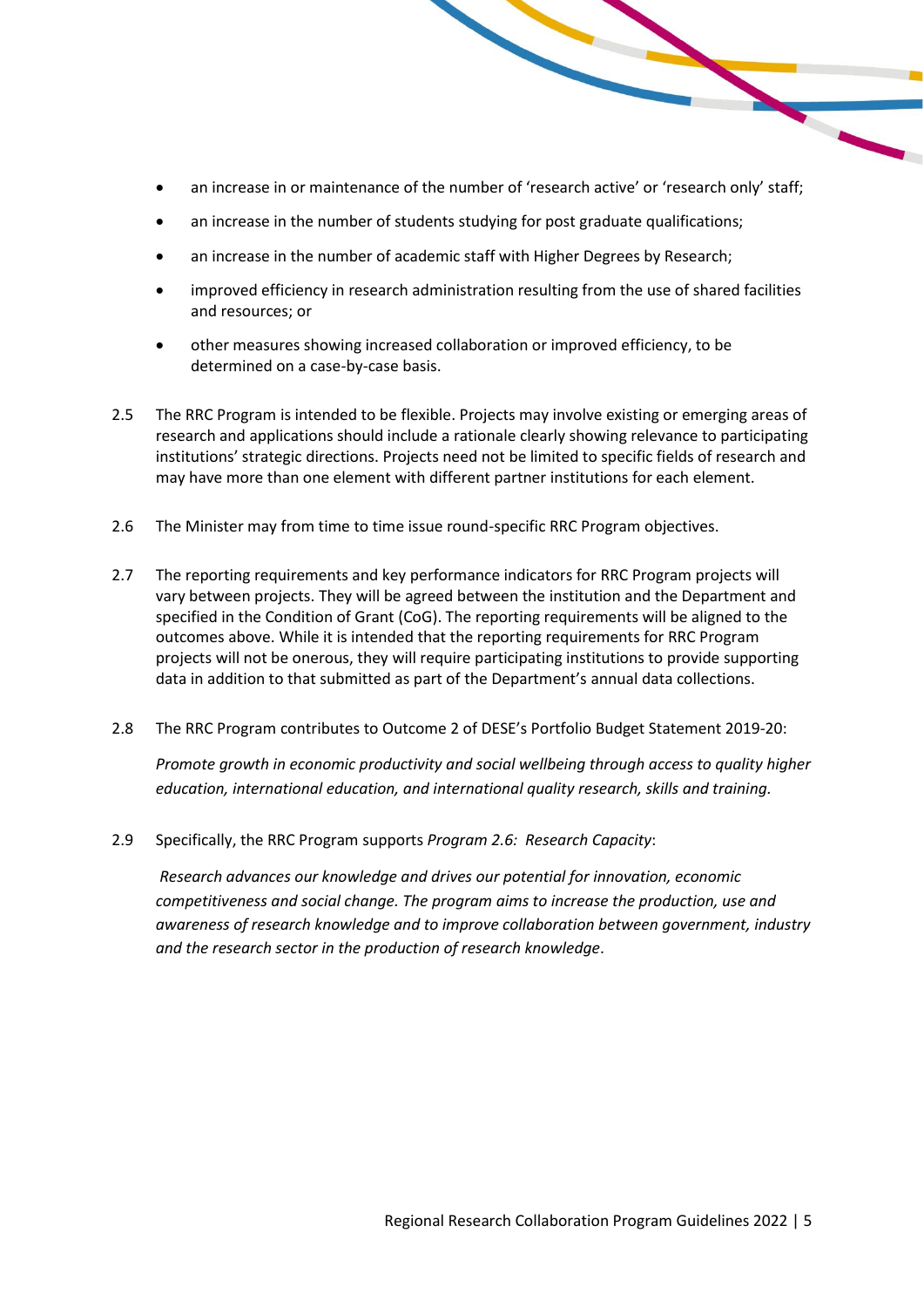## <span id="page-5-0"></span>**3 Eligibility**

- 3.1 The RRC Program is open to institutions listed in Table A of HESA which, in 2019:
	- i had a higher than average proportion of Equivalent Full-time Student Load (EFTSL) (Commonwealth Supported Places) for students enrolled at their regional campuses, or

- ii had their main campus located in a regional or remote area as defined by the Australian Statistical Geography Standard (ASGS) classifications.
- 3.2 Based on these eligibility criteria, eleven institutions will be eligible to apply for RRC Program funding:
	- i Charles Darwin University
	- ii James Cook University
	- iii CQUniversity
	- iv University of Southern Queensland
	- v Southern Cross University
	- vi University of New England
	- vii Charles Sturt University
	- viii La Trobe University
	- ix Federation University of Australia
	- x University of Tasmania
	- xi Batchelor Institute of Indigenous Tertiary Education
- 3.3 Applications will only be accepted from institutions listed in Section 3.2 (above).
- 3.4 To be eligible, applications must at a minimum include:
	- i a private sector partner (Organisation/Business/Industry/'Not for Profit' Organisation) from a regional area.
	- ii a higher education provider listed in Table A or B of HESA whose inclusion will demonstrably lift skills in the eligible institution.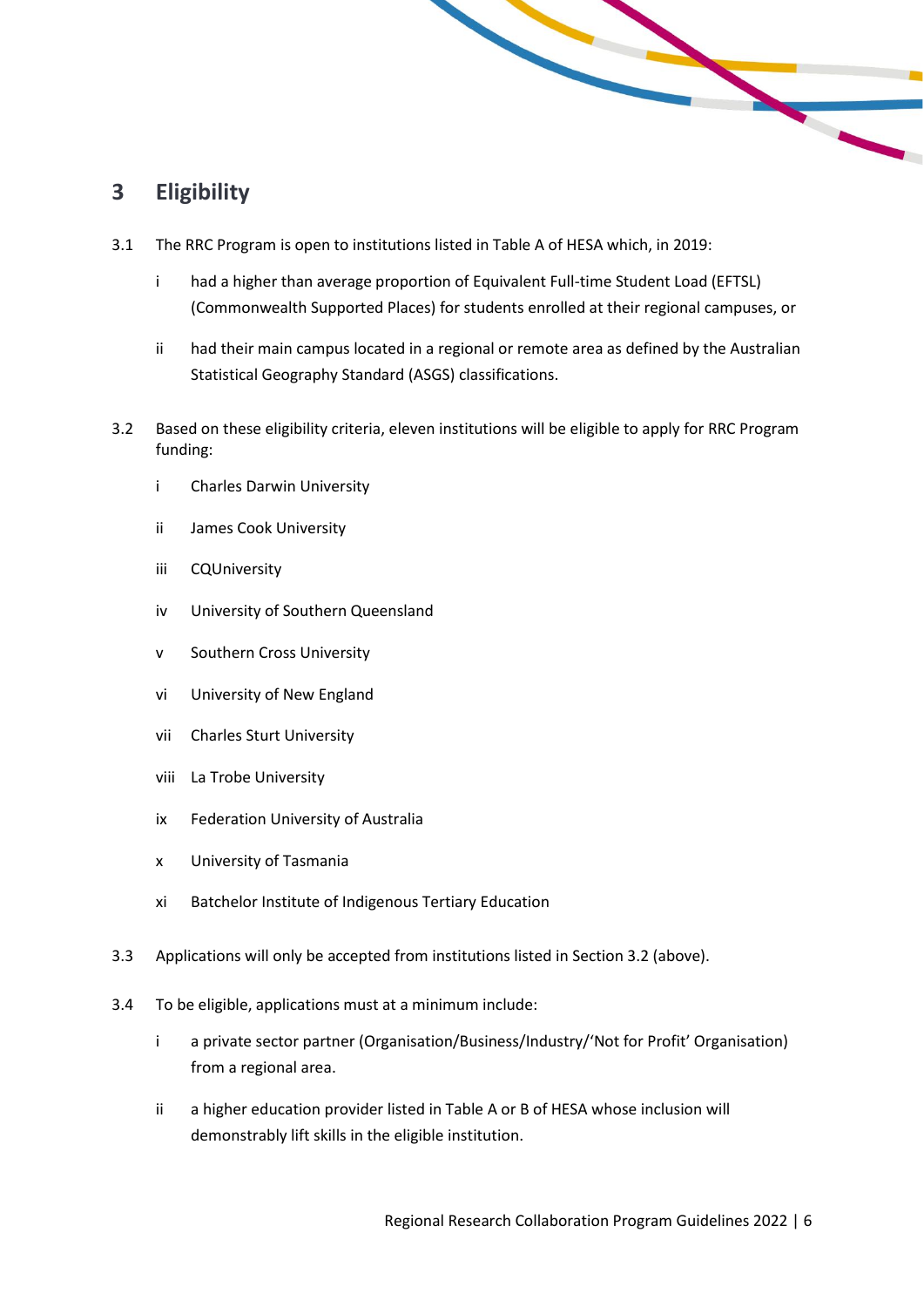#### <span id="page-6-0"></span>**4 Funding and Use**

- 4.1 RRC Program funding is available for any purpose which supports research capacity building. This could include, but is not limited to:
	- staff engaged specifically for or in RRC Program projects salaries for the proportion of their time spent on RRC Program activities;

 $\mathbf{r}$ 

- teaching relief for academic staff engaged specifically for or in RRC Program projects, including salaries for the proportion of their time spent on RRC Program activities;
- fellowships for RRC Program project activities;
- staff and student exchanges;
- joint supervision or staff development arrangements;
- creating shared research infrastructure;
- access to major Australian research facilities, such as National Collaborative Research Infrastructure Strategy (NCRIS) facilities, including the development and implementation of innovative access measures; or
- costs associated with establishing and strengthening collaborations.
- 4.2 Funding may be used to support activities set out in Section 4.1 (above) undertaken by the applicant institute, and/or activities set out in Section 4.1 undertaken by:
	- any higher education provider listed in Table A or B of HESA which is participating as an identified partner in RRC Program projects;
	- private sector partners, international institutions and/or publicly funded research agencies (such as the Commonwealth Scientific and Industrial Research Organisation) which are participating as an identified partner in RRC Program projects.
- 4.3 The RRC Program will not duplicate funding for research, including infrastructure, already funded by the Commonwealth. The Department reserves the right to determine if a RRC Program project duplicates or is likely to duplicate research being funded by another Commonwealth source.
- 4.4 There is no set duration for RRC Program projects. Funding from the RRC Program will initially be awarded for up to three years. High performing projects may receive funding for a further two years (i.e. five years in total from commencement). RRC Program applications must describe expected outcomes both within and beyond the lifetime of project proposed.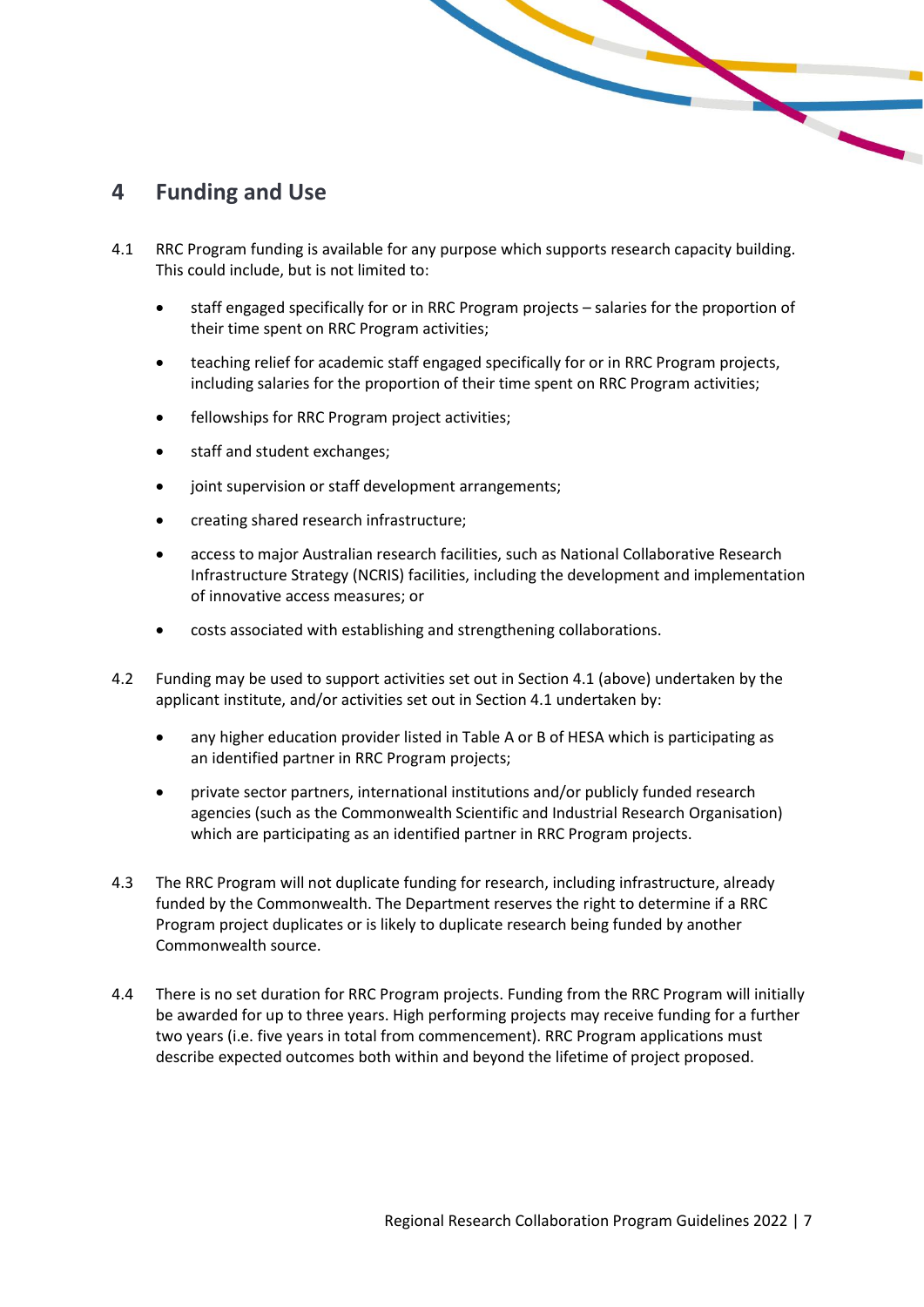- 4.5 Funding will be provided to the lead institution on a calendar year basis. Lead institutions may transfer Program funding from the lead institution to one or more partner institutions. The funding and governance arrangements for an RRC Program funded project must be reflected in a partnership agreement or other agreement between the participating institutions, such as a Memorandum of Understanding.
- 4.6 Funding will be provided to the lead institution under a CoG with the Department. The CoG will be separate from but made within the framework of the annual Compact between the institution and the Commonwealth. CoGs will include key performance indicators and milestones appropriate to each project. The details of CoGs, including the payment schedule, will be negotiated with successful lead institutions.
- 4.7 RRC Program funding can also be used to meet the costs of establishing collaborations, such as meeting with potential collaborating institutions. Funding to establish collaborations can include payments to partner institutions where it can be demonstrated that this is an actual cost that will add value to the collaboration. An example is where costs such as travel are involved in negotiating and organising the collaborative relationship. Costs to facilitate collaboration are to be included in project budgets where applicable.
- 4.8 Under most circumstances RRC Program funding will be paid in instalments on the completion of the milestones set out in the CoG.
- 4.9 RRC Program funding may be provided to projects which address priorities identified from time to time by the Minister. The same eligibility, selection and assessment criteria will apply for these projects as for others.
- 4.10 RRC Program funding will be provided exclusive of GST.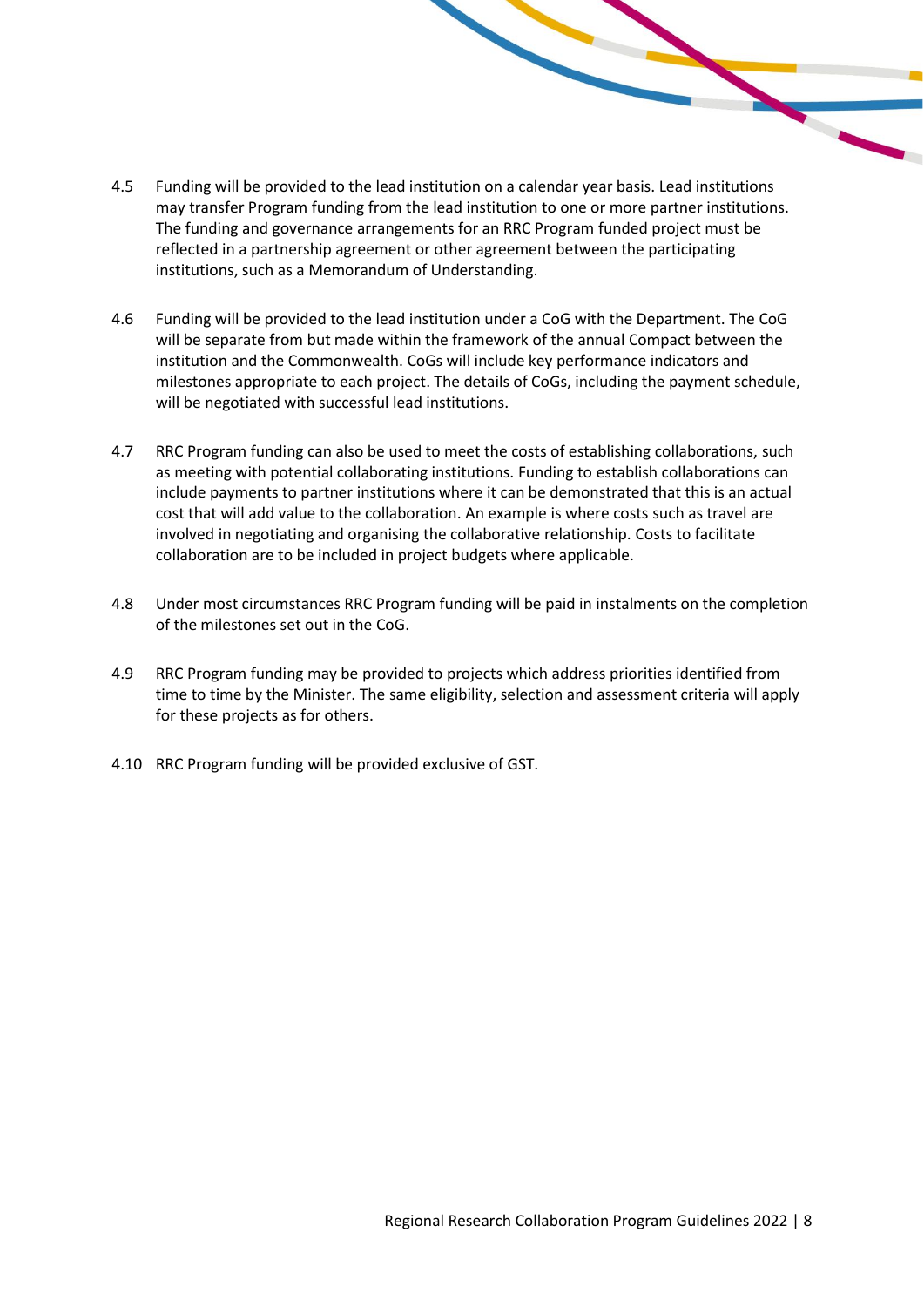#### <span id="page-8-0"></span>**5 Application Process**

- 5.1 Application for RRC Program funding will involve an application process.
- 5.2 Eligible institutions will be invited to submit an application to be considered for funding by the RRC Program Selection Panel.

- 5.3 The application must include:
	- the name of the applicant institution from Section 3.2;
	- details of the private sector partner required by Section 3.4(i);
	- details of the Table A or B HESA higher education partner required by Section 3.4(ii), and a succinct explanation of the beneficial skills transfer;
	- a description of the project, which may have more than one element. The project description should include all proposed partners and their roles, the proposed objectives, expected long-term outcomes, impacts and benefits arising from the project and for the region ;
	- a description on how the project will contribute to Australia's national interest through its potential to have economic, commercial, environmental, social or cultural benefits to the Australian community'.
	- a rationale for why the project should be supported through the RRC Program, rather than by funding from other sources and the long-term sustainability of the project;
	- a statement explaining how the project meets the Program objectives (as detailed in Section 2) and the selection criteria (see Section 6.3 below);
	- a detailed budget showing the amount of funding sought, an approximate breakdown of main expenditure, the resources (cash and in-kind) to be contributed by each participant and from other sources, and, where appropriate, any amount for payments to facilitate collaboration;
	- where appropriate, a description of project development costs (amount and purpose), which are expected to be the subject of payments to facilitate collaboration (see Section 4.7);
	- a project detailed timeline, including proposed major milestones;
	- a description of how an independent evaluation will be undertaken, including types of data and other information to be collected on project outcomes;
	- a business plan setting out governance arrangements (including partnership or other agreements covering the RRC Program project) and a risk management plan; and
	- a statement of support from each of the proposed partners, endorsed by each partner organisation's Vice-Chancellor or equivalent.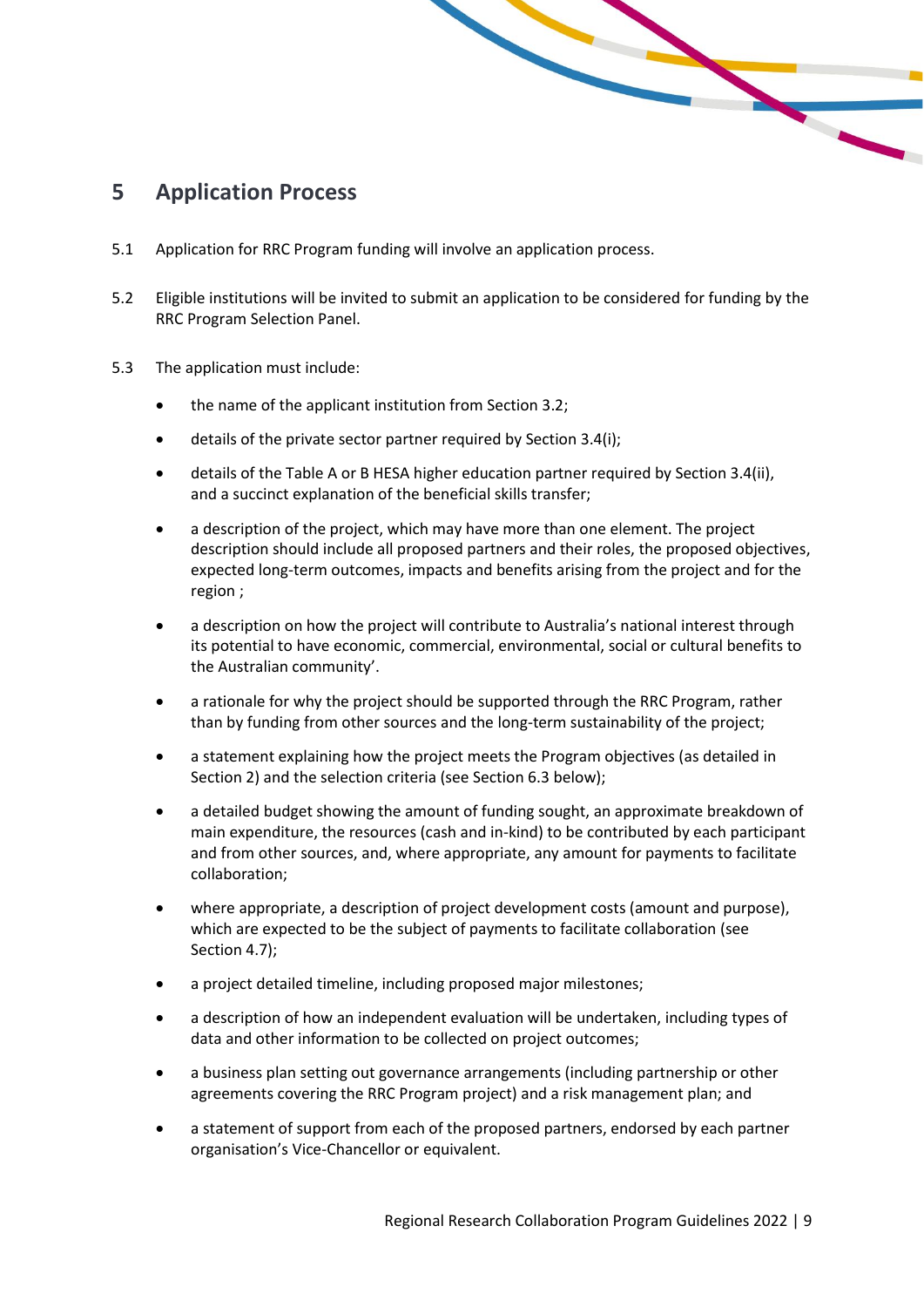- 5.4 Each eligible institution can submit only one application as the lead institution in each selection round.
- 5.5 There is no limit on the number of RRC Program projects in which an institution can participate as a partner.
- 5.6 The Department may also call for applications for RRC Program projects which address specific priorities identified by the Minister.
- 5.7 Applications for RRC Program funding must be submitted by the lead institution by no later than six weeks after the invitation to apply is issued.
- 5.8 Applications should be submitted to the Department as PDF documents, sent to the RRC Program mailbox: [RRC@dese.gov.au.](mailto:RRC@dese.gov.au)
- 5.9 Late submissions of Applications will be considered only in exceptional circumstances beyond the lead institution's control.
- 5.10 A lead institution which must, as a result of exceptional circumstances, submit a late Application should provide the earliest possible notification to the Department, in writing, of its intention to do so, along with evidence in support of its claim of exceptional circumstances. The Department may seek further information from the lead institution on the circumstances leading to the late Application.
- 5.11 The Department will accept late Applications only if there is sufficient time to adequately assess such Applications. The Department's decision with respect to the consideration of late Applications will be final. The lead institution will be informed in writing of the Department's decision. No other correspondence in relation to the decision will be entered into.
- 5.12 The Department, at its discretion, may seek additional information, or allow applicants to remedy minor errors, but will not accept responsibility for any misunderstanding arising from the failure by an applicant to comply with the requirements set out in these guidelines, or arising from any ambiguity, discrepancy, inconsistency, error or omission contained in the Application.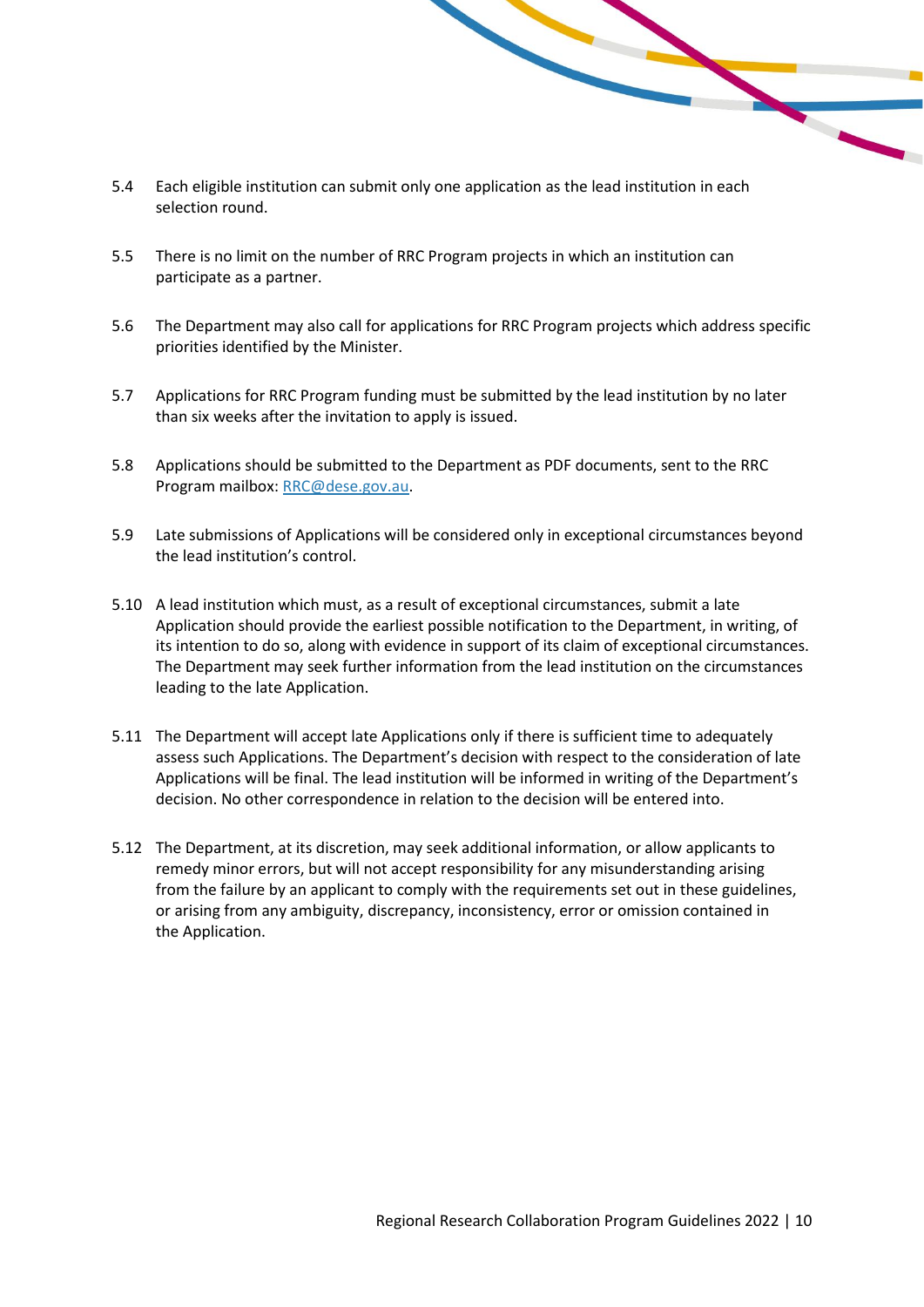#### <span id="page-10-0"></span>**6 Selection Process**

6.1 RRC Program projects will be selected via a competitive process through annual selection rounds.

L

- 6.2 Applications will be assessed by the RRC Program Selection Panel made up of one or more Departmental officers and one or more independent external advisors. The external assessor/s will have regional expertise in areas such as applied research, industry, science and skill development. Advice may be sought from discipline experts from the Australian Research Council or National Health and Medical Research Council as required.
- 6.3 Applications will be assessed against the following selection criteria:
	- how well the project meets the RRC Program objectives (as detailed in Section 2), in particular the development of research skills at the regional university and the balance of activities between regional, remote and other areas;
	- how well the project supports:
		- the strategic direction of the participating institutions;
		- local and regional priorities; and
		- the National Manufacturing Priorities. For more information on these priorities, please visit: [https://www.industry.gov.au/data-and-publications/make-it-happen](https://www.industry.gov.au/data-and-publications/make-it-happen-the-australian-governments-modern-manufacturing-strategy/our-modern-manufacturing-strategy)[the-australian-governments-modern-manufacturing-strategy/our-modern](https://www.industry.gov.au/data-and-publications/make-it-happen-the-australian-governments-modern-manufacturing-strategy/our-modern-manufacturing-strategy)[manufacturing-strategy](https://www.industry.gov.au/data-and-publications/make-it-happen-the-australian-governments-modern-manufacturing-strategy/our-modern-manufacturing-strategy)
	- the capacity of the lead institution and partner organisations to deliver the Research and Development (R&D) elements of the project, including the ability of the staff employed or proposed to be employed;
	- the extent to which end-users will benefit from the R&D activities of the project, including the potential to commercialise or other end-user benefits and the resources to be provided to achieve them particularly end-users in local regional communities; and
	- the expected long-term outcomes and impact of the project, including how these long-term outcomes will be sustained after the funding period of the project ends. These outcomes may include:
		- long-term partnerships, including formal partnership agreements for R&D and/or commercialisation;
		- skills development, including the expected skills transfers and the subsequent application of these skills;
		- educational outputs, including increased regional and remote enrolments, and increased higher degree by research completion rates;
		- research outputs, including improved publication and citation rates;
		- commercial outputs, including creation or improvement of products, employment, firms and businesses, business investments and sales; and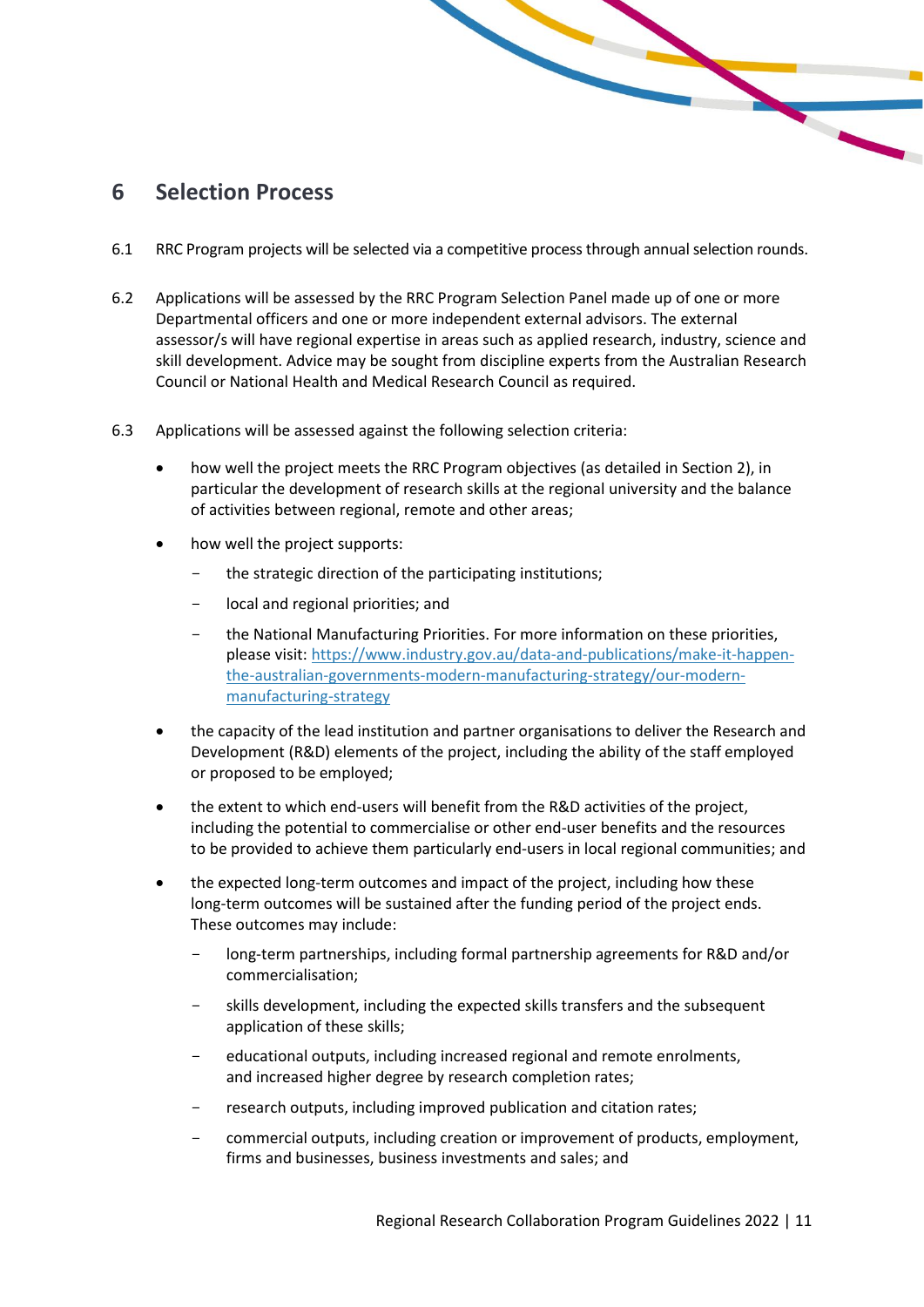other benefits, to be identified and justified by the applicant.

 $\blacktriangle$ 

- 6.4 No weighting will be applied to the selection criteria.
- 6.5 There is no maximum grant amount for any successful application.
- 6.6 There are no set limits on the number of successful applications for each selection round.
- 6.7 The Selection Panel recommendations will be provided to the Minister on which RRC Program applications should receive funding.
- 6.8 Successful projects will be announced by the Minister. The lead institution will be notified in writing prior to any announcement.
- 6.9 Funding beyond the initial project period may be available for high performing projects. These projects will be determined on the basis of the level of actual and likely long-term benefits (see Section 6.3). Lead insitiutions will need to submit another application in support of further funding at the end of the initial project period (ie if a project is funded for three years, an application seeking additional funding may be made in the final year of funding).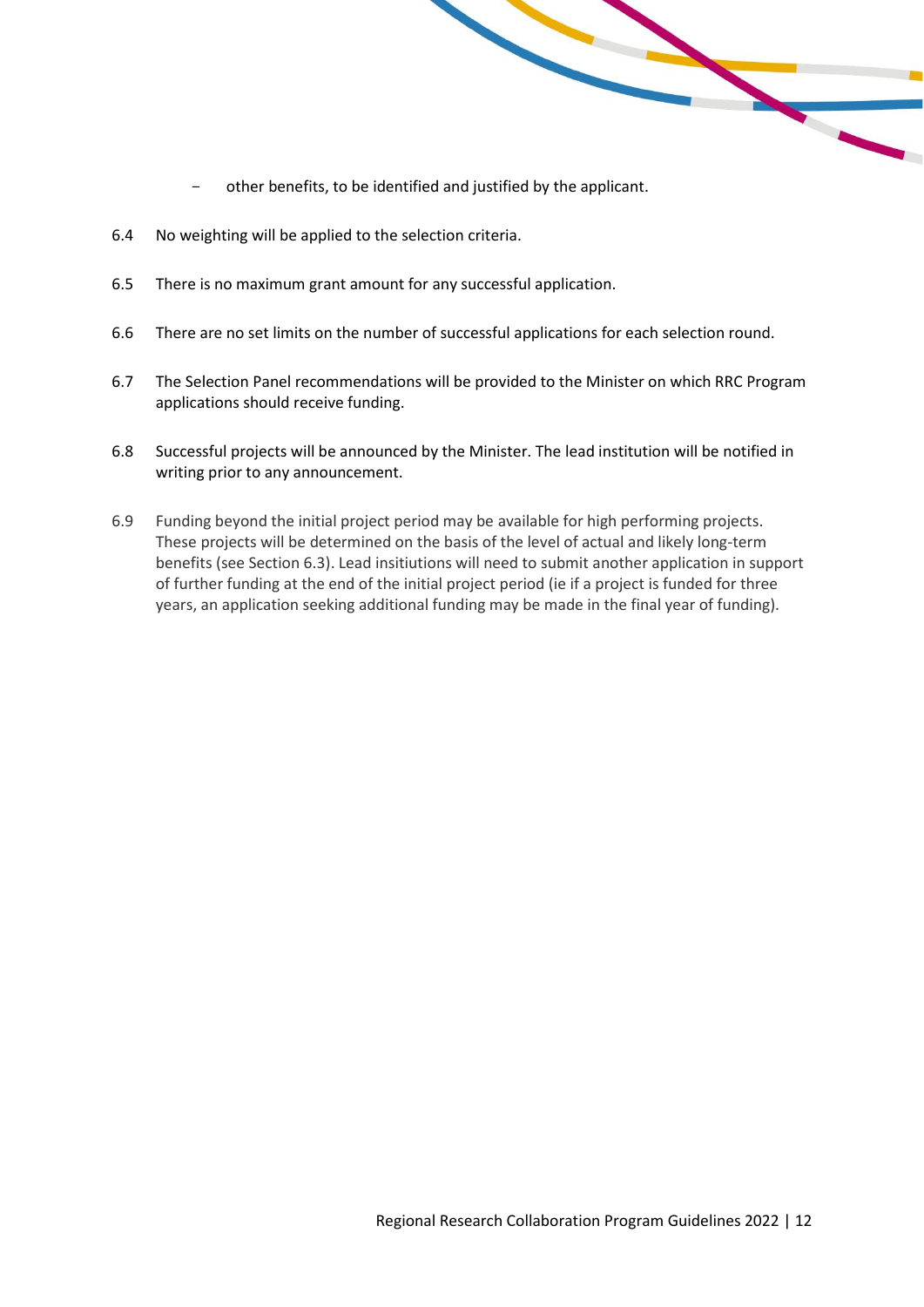# <span id="page-12-0"></span>**7 Administration of Funding**

7.1 The lead institution for each successful RRC Program project will enter into a CoG with the Commonwealth through the Department. The executed CoG defines the obligations of both the lead institution and the Commonwealth.

- 7.2 The CoG will include:
	- the project partners;
	- total funding for the project;
	- a description of activities to be undertaken;
	- agreed performance indicators, outcomes and impact for the project;
	- agreed milestones and associated payments; and
	- the reporting requirements, including the type and frequency of information required in reports and the independent evaluation plan.
- 7.3 At a minimum, the lead university for each RRC Program project will be required to submit an annual report on the project, setting out:
	- expenditure to date;
	- activities undertaken;
	- progress towards the achievement of milestones and project outcomes as specified in the CoG; and
	- any significant obstacles or challenges and mitigation plans to address these.
- 7.4 Reporting requirements are likely to vary between projects, but will include progress and final reports setting out:
	- expenditure to date;
	- activities undertaken;
	- progress towards the achievement of milestones and project outcomes as specified in the CoG;
	- other outcomes which can be directly attributed to the collaboration;
	- any significant obstacles or challenges and likely impact on outcomes;
	- information on how the collaboration will be supported in future (including institutional and other funding); and
	- an audited financial statement for all project funds.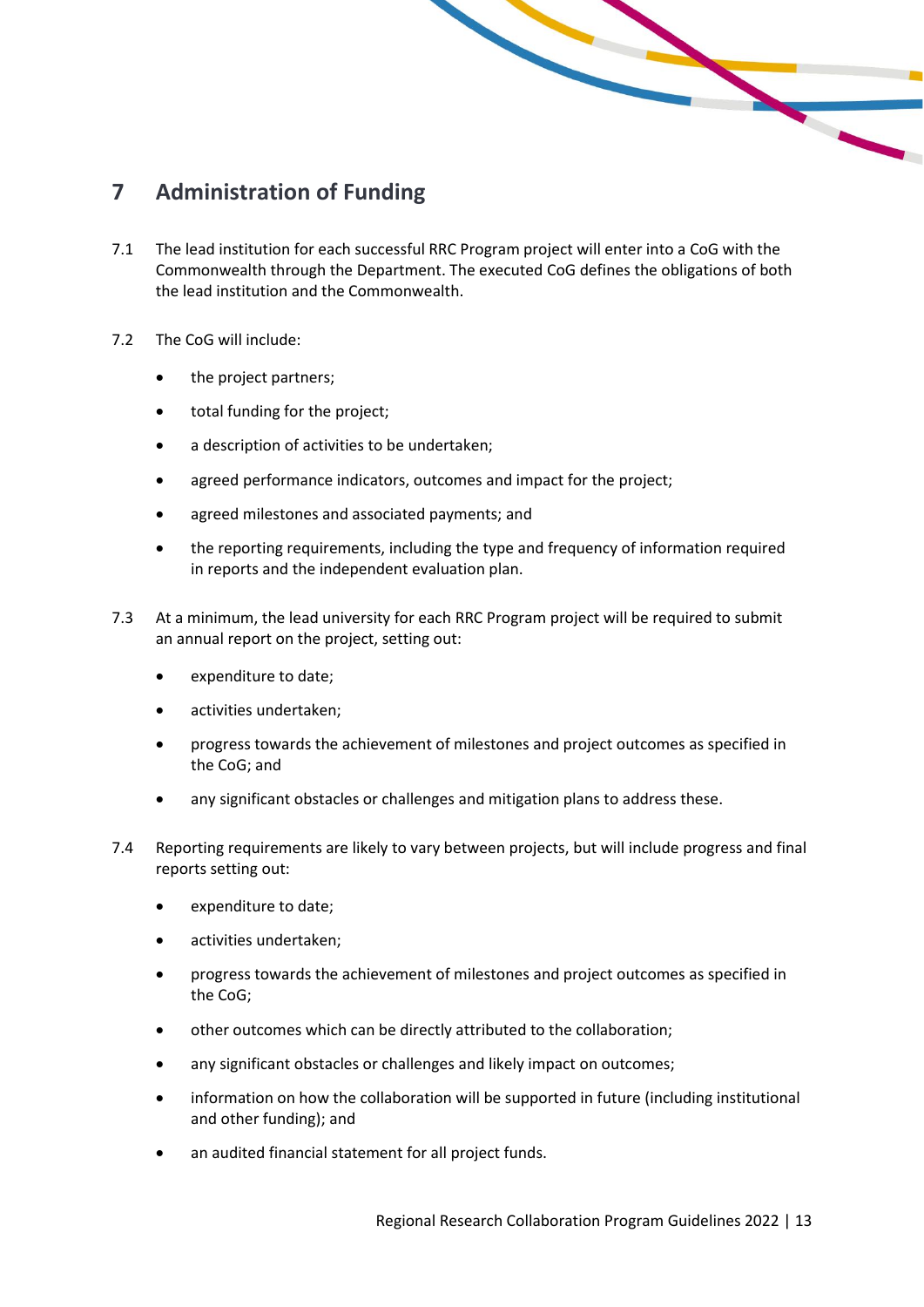7.5 The Department may elect to terminate RRC Program funding should the project fail to meet key milestones or deliver key objectives as specified in the CoG.

<u>range</u>

- 7.6 Universities' Compacts will include reference to any RRC Program project(s) in which they are participating.
- 7.7 The CoG will require that the lead institution must not make changes to the activities, timeline or budget of a RRC Program project without the prior written approval of the Commonwealth.
- 7.8 Generally, such changes will require a variation to the CoG. Requests to vary the CoG must be made in writing and addressed to the Program Delegate specified in the CoG.
- 7.9 Approval of variations to the CoG is at the discretion of the Minister or the Minister's delegate. All variations to the CoG will be by written agreement of the parties. The Commonwealth is not obliged to agree to any particular variation requested.
- 7.10 Failure to obtain the approval of the Commonwealth prior to making a change is a breach by the lead institution of the terms of the CoG and may affect the payment of Commonwealth funding.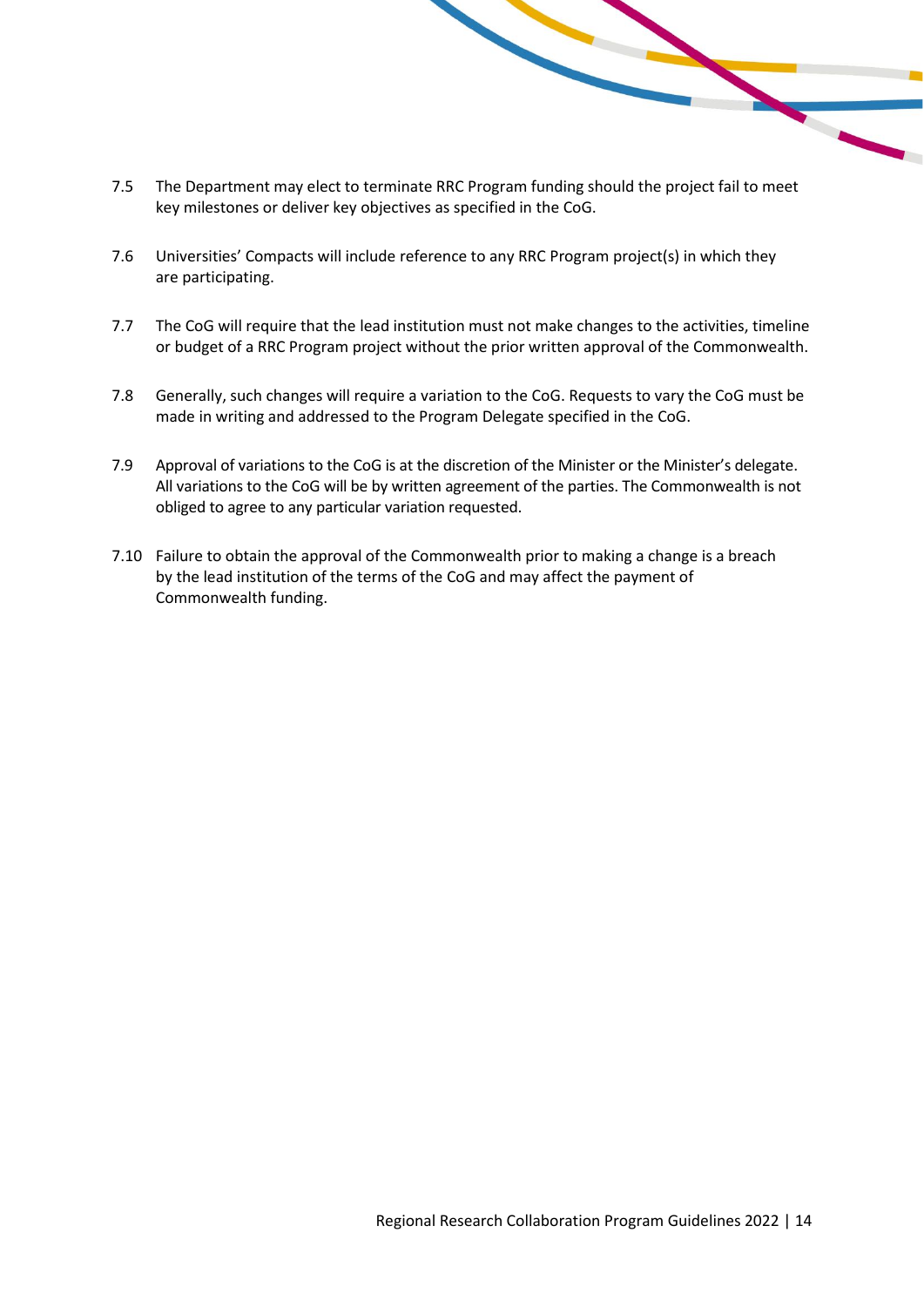### <span id="page-14-0"></span>**8 Program Evaluation**

- 8.1 The Department will undertake an evaluation of the RRC Program in 2024
- 8.2 The evaluation will examine the effectiveness of the Program in delivering the outcomes specified in Section 2, above.
- 8.3 The purpose of the evaluation is to provide evidence of the benefits delivered broadly through the RRC Program. This includes the extent to which the program has met the program objectives and outcomes and any unintended consequences.

- 8.4 The evaluation will include consideration of RRC Program CoGs, project reports and project-specific outputs, as well as other relevant information.
- 8.5 RRC Program funding recipients are required to collect and maintain information relevant to the evaluation of the Program, including information on:
	- Project outputs:
		- the achievement of agreed milestones; and
		- the research, teaching and learning, commercial, industrial and knowledge transfer outputs of RRC Program projects, including intellectual property.
	- Project outcomes:
		- the economic, environmental and/or social benefits of projects;
		- impact of the project on the local area; and
		- improvement in the quality of research conducted at the lead institution.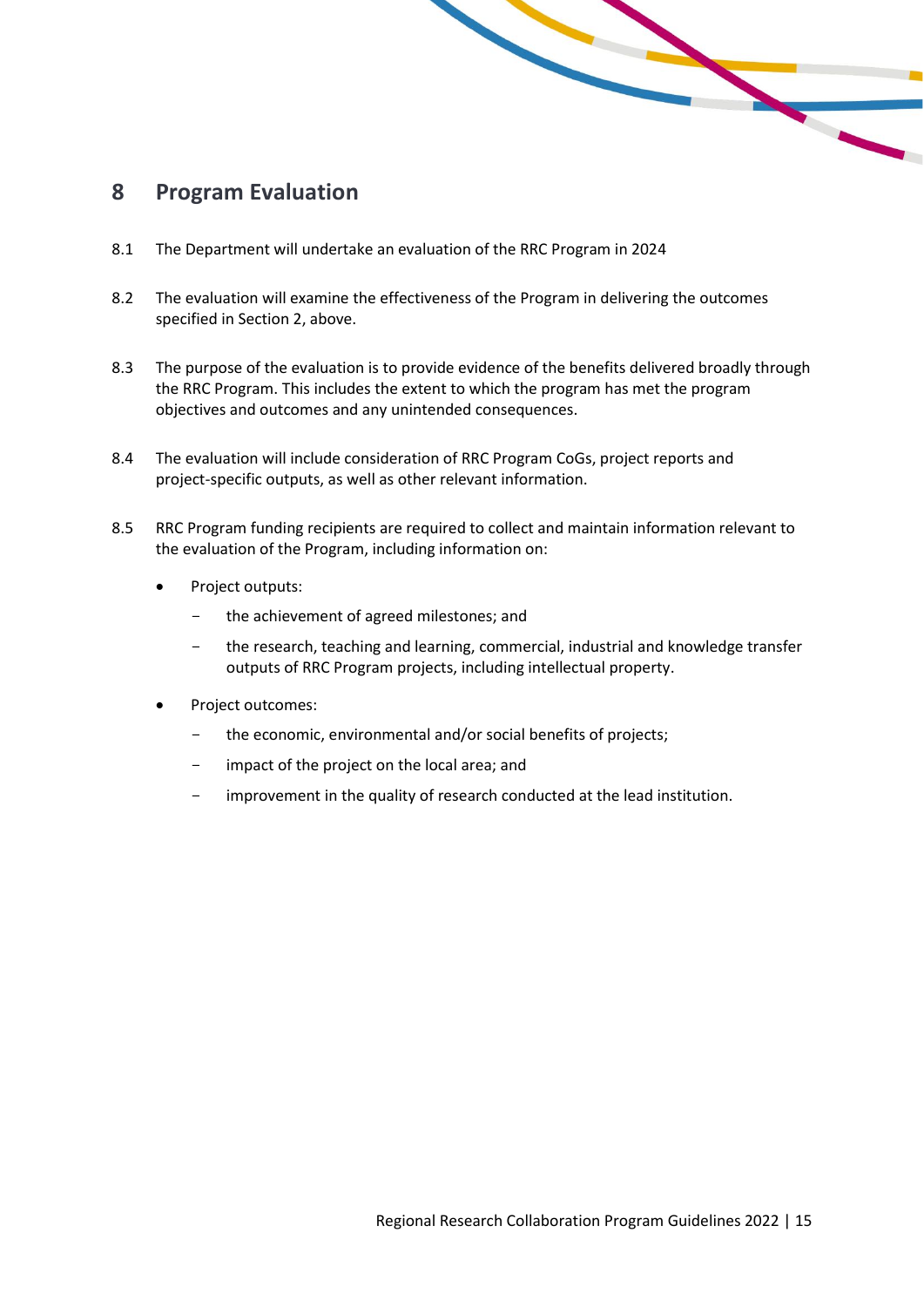

#### <span id="page-15-0"></span>**9 Roles and Responsibilities**

- 9.1 The role of the Minister
	- 9.1.1 The Minister for Regionalisation, Regional Communications and Regional Education has overall responsibility for the RRC Program and makes decisions including:
		- which applications will be funded;
		- the level of funding offered;
		- the conditions of any funding offer;
		- changes to the level of funding; and
		- the termination of agreements.
	- 9.1.2 The Minister may appoint a Program Delegate and authorise the Program Delegate to carry out certain functions.
- 9.2 The role of the Program Delegate
	- 9.2.1 The Program Delegate in the Department will carry out such functions as empowered by the Minister, or otherwise duly authorised, in respect of the RRC Program.
- 9.3 The role of the Department
	- 9.3.1 The Department is responsible for administering the RRC Program and carrying out functions authorised by the Minister.
	- 9.3.2 The department will:
		- determine the information to be provided in applications, and the form in which applications must be submitted;
		- undertake the assessment and merit ranking of applications for RRC Program funding;
		- provide advice to the Program Delegate on which projects the Selection Panel recommendations should receive funding under the Program;
		- enter into CoGs on behalf of the Commonwealth with successful applicants; and
		- administer and exercise delegated powers under the CoG.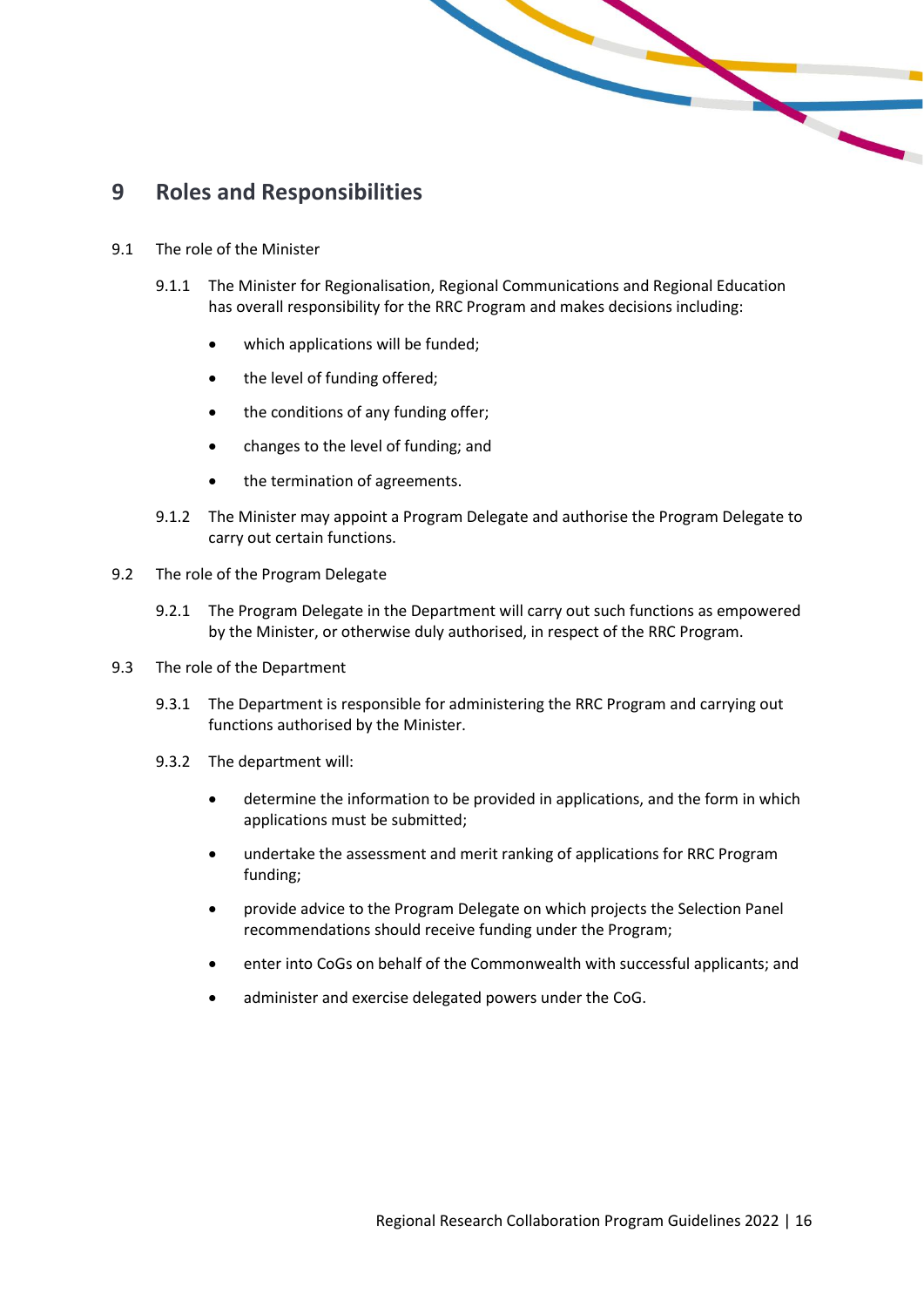

# <span id="page-16-0"></span>**10 Additional Information**

10.1 Conflict of Interest

10.1.1 Policies and procedures for handling conflicts of interest will be addressed in the CoGs.

- 10.2 Confidentiality
	- 10.2.1 In general, the information contained in RRC Program expressions of interest or applications will reflect publicly available information about the lead institution's strategic direction and research capabilities.
	- 10.2.2 However, under some circumstances such information may be subject to commercial-in-confidence or other considerations. Where this is the case the lead institution must notify the Department in writing, at the earliest viable point in the application process, the information that should be treated as confidential, and provide the reasons for the request.
	- 10.2.3 Information will be treated as confidential if it meets all four of the conditions below:
		- it is clearly identified as confidential and an explanation is provided as to why it should be treated as confidential;
		- the information is commercially sensitive;
		- revealing the information would cause unreasonable harm to the Applicant or other parties; and
		- the information is provided with an understanding that it will stay confidential.
- 10.3 Freedom of Information
	- 10.3.1 The department is subject to the *Freedom of Information Act 1982* ('the FOI Act'). The object of the FOI Act is to make available information about the operations of departments, to create a general right of access to information in the possession of Ministers, departments and public authorities and also to create a right for people to amend records containing personal information that is incomplete, incorrect or misleading.
	- 10.3.2 Anyone can make an FOI request. An applicant is not obligated to state a reason for their request, nor can the department ask for a reason.
	- 10.3.3 All documents held by the department are subject to FOI, however, in some cases exemptions may apply.
	- 10.3.4 A valid request is one which is in writing, provides enough information about a requested document to enable its identification, specifies an address in Australia, be sent by post or delivered to the department.
	- 10.3.5 All requests should be made directly to the FOI Coordinator[: foi@dese.gov.au.](mailto:foi@dese.gov.au)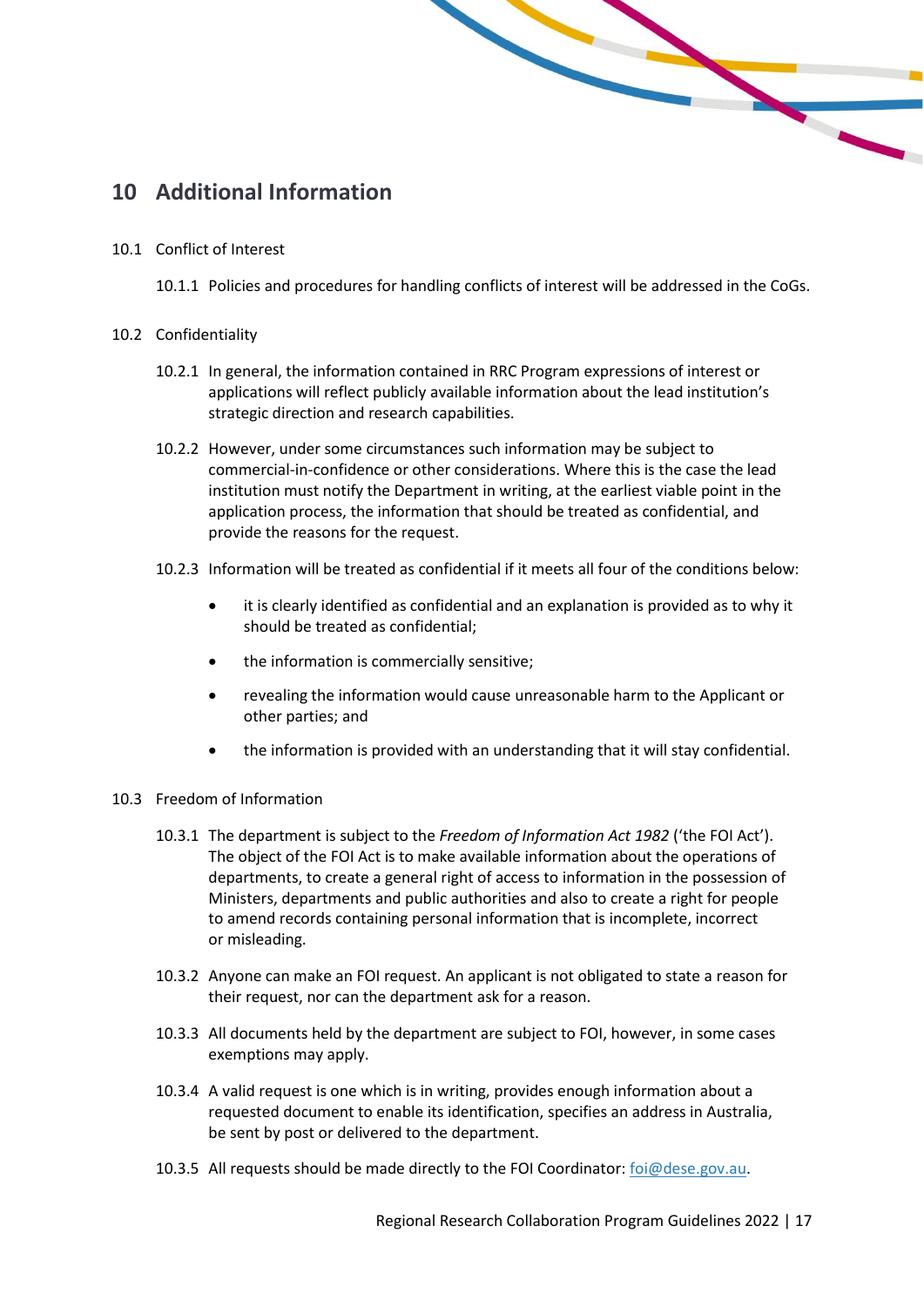#### 10.4 Privacy

10.4.1 The department is bound by the Information Privacy Principles in the *Privacy Act 1988*. The department uses personal information only for the purposes in which it was provided, or for purposes which are directly related to one of the department's functions or activities.

- 10.4.2 The department does not give this information to other agencies, organisations or anyone else unless:
	- the individual has consented:
	- the individual would reasonably expect, or has been told, that information of that kind is usually passed to those individuals, bodies or agencies;
	- it is required or authorised by law;
	- it will prevent or lessen a serious and imminent threat to somebody's life or health; and
	- it is reasonably necessary for the enforcement of the criminal law or of a law imposing a pecuniary penalty, or for the protection of public revenue.
- 10.4.3 The department takes all reasonable measures to ensure that personal information collected by us is accurate, up to date and complete. These measures include updating and maintaining personal information when we are advised by individuals that information has changed.
- 10.4.4 The department also takes all reasonable steps to ensure that the personal information it holds is protected against loss, unauthorised access, use, modification or disclosure and other misuse.
- 10.4.5 Any individual may contact the department to obtain information about how to request access to or changes to the information the department holds about them.
- 10.4.6 Access may be given unless we consider that there is a sound reason under the Privacy Act, the Freedom of Information Act or other relevant law to withhold the information.
- 10.4.7 All requests for personal information should be made to the Privacy Officer: [privacy@dese.gov.au](mailto:privacy@dese.gov.au)

Or in writing to: Privacy Officer Legal Services Department of Education, Skills and Employment LOC: C50MA10 GPO Box 9880 Canberra ACT 2601